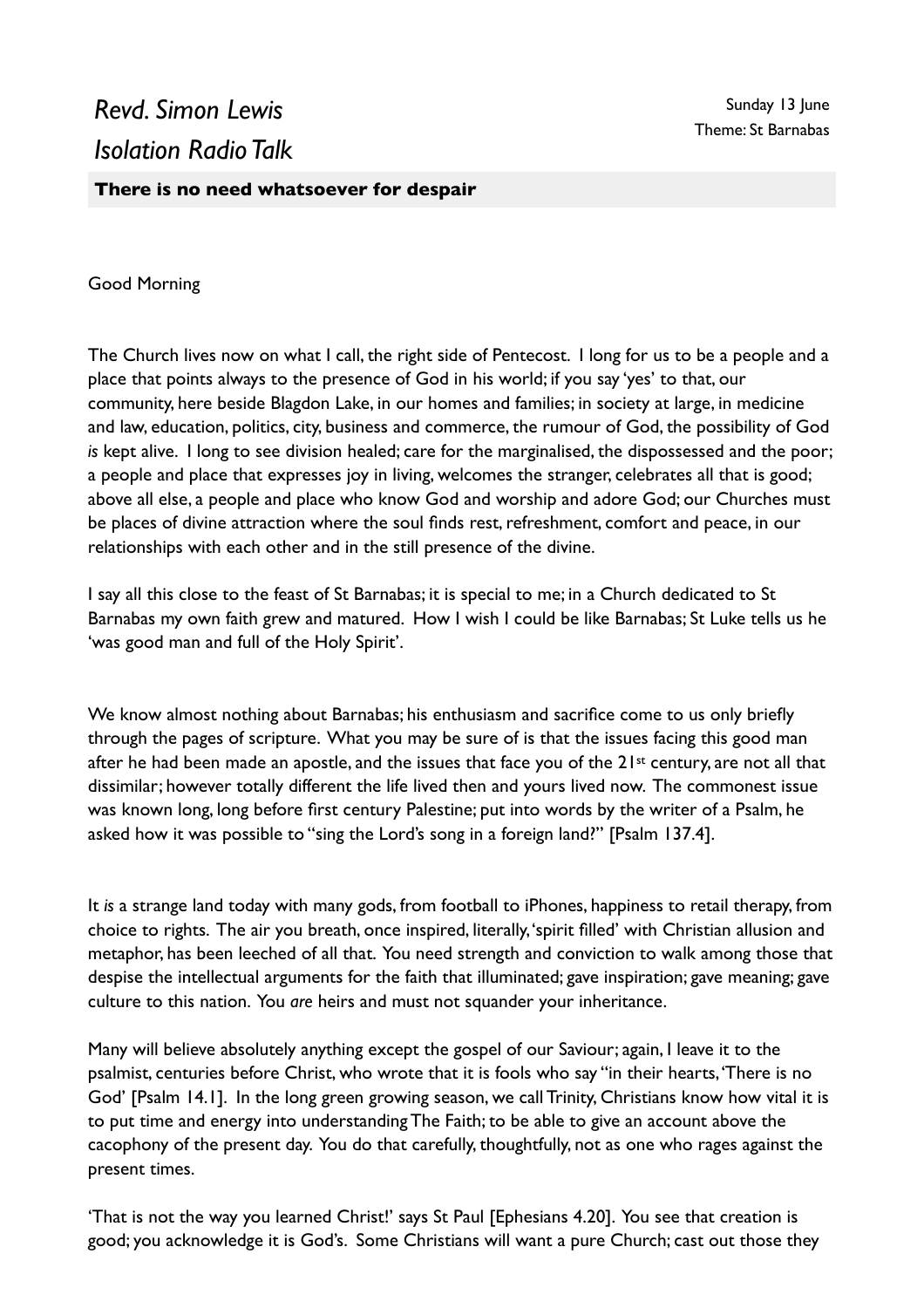judge unsound; forbid entry to those who love God, yet whose way is different. I say that yours must be a Church without walls into which *all* can come in and, with *you*, discover the face of Christ; that is what a healthy Church is; a church that gives expression to the life of Christ in all that it is and does. This is the same prayerful desire St Paul had, when he expressed his vision for the Church as leading to the time when: "all of us come to the unity of the faith and of the knowledge of the Son of God, to maturity, to the measure of the full stature of Christ" [Ephesians 4.13].

In times, turbulent and uncertain, you have a precious gift to offer. That gift is the hope brought to you in Jesus Christ. This is a principle undergirding the Church's practice and theory. The unique emphasis of the Christian Faith is that God entered the human condition - became human; you carry the marks of divine glory. Jesus is raised from the dead so each woman, each man, is given new hope; the possibility to share in the fellowship of Christ's body, on whatever road that journey takes. In Christ, God gives us abiding tokens of his presence; they are simple objects, symbols of his presence; water, bread, wine. Through them all creation is charged with the spirit of the living God.

At Pentecost the Disciples spoke of the great things that God had done. That is what I do now; I give you a new task. It is to find the way to say 'Jesus is Lord' to a people that turns its back on the very idea of God. You do it I know; you must also find new ways.

Jesus is still among you; the marks of his suffering are plain to see. He knows you; your fears of economic hardship and diminishing resources; of old age and uncertainty; of thinking death as a failure; of volatile enmity between poor and rich; between peoples of different colours and cultures; of hurt between women and men; of damnation towards the LGBTQ community; the exploitation of children; of the eruption of terrible engulfing violence.

You fear for your children and grandchildren. Like the disciples you fear the power of political and economic systems; trust is becoming a rare commodity. There are the guilts you carry; your inner, broken places make you vulnerable; at the last you fear pain, suffering, and finally death.

Do not hide behind locked doors. 'Go and tell them' Jesus says. Tell him, tell her, you need be afraid no more. He knows that like Peter, you have betrayed him; like Thomas, you have doubted him. Resist the temptation to be cynical, sceptical, faithless; do not embrace the spirit of this age of unfaith and doubt and 'I don't care'. Know and believe, Jesus holds nothing against you. Like Peter, Thomas, Mary, Barnabas, and all the others, he wants you to know he has risen; he wants you to know that his love has no bounds. His death set you free and he gives you the Holy Spirit to understand; words to tell the story. Others have done this in centuries past; how else do you have your faith today?

There is no need whatsoever for despair. There is still time to speak of the wonder and the love of God; there is still time to stand in awe at the power, the glory, the majesty of God; there is still time to follow in the steps of our Lord and Saviour Jesus Christ; there is still time to see the leading of the Holy Spirit. Yes, there is still time, as the writer of the Book of Revelation asks of you 'who has an ear, listen to what the Spirit is saying to the churches' [Revelation 2.7].

Thank you for listening